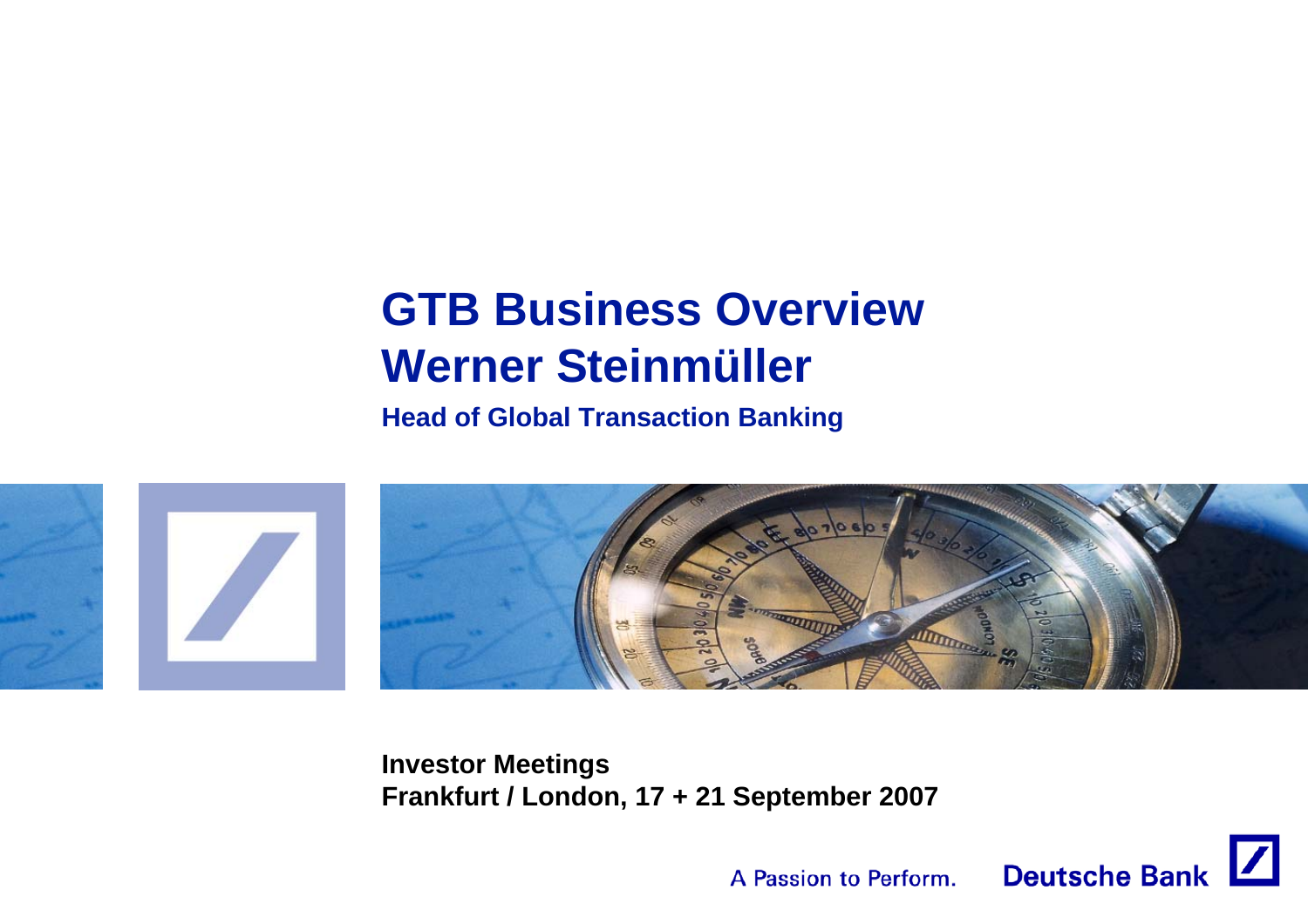## **What is GTB?**

| Global             | 2/3 of our overall revenues are generated with non-German clients<br>63% of our employees are located abroad<br>We have a dominant position in our German home market and a strong global network<br>across 75 countries                                                                                        |
|--------------------|-----------------------------------------------------------------------------------------------------------------------------------------------------------------------------------------------------------------------------------------------------------------------------------------------------------------|
| <b>Transaction</b> | We are the world's biggest Euro Clearing Bank<br>We process payments worth more than USD 1,000 billion every day in USD clearing<br>We have more than USD 1,800 billion assets under custody globally<br>We process documentary credits, collections and guarantees worth more than<br>EUR 29 billion per month |
| <b>Banking</b>     | We offer full range of banking services, i.e. risk-hedging products, bid-bonds, etc.<br>Strong focus on banking services for Multi Nationals, MidCaps, Large Local Clients and<br>Business Banking (PBC) in Europe                                                                                              |

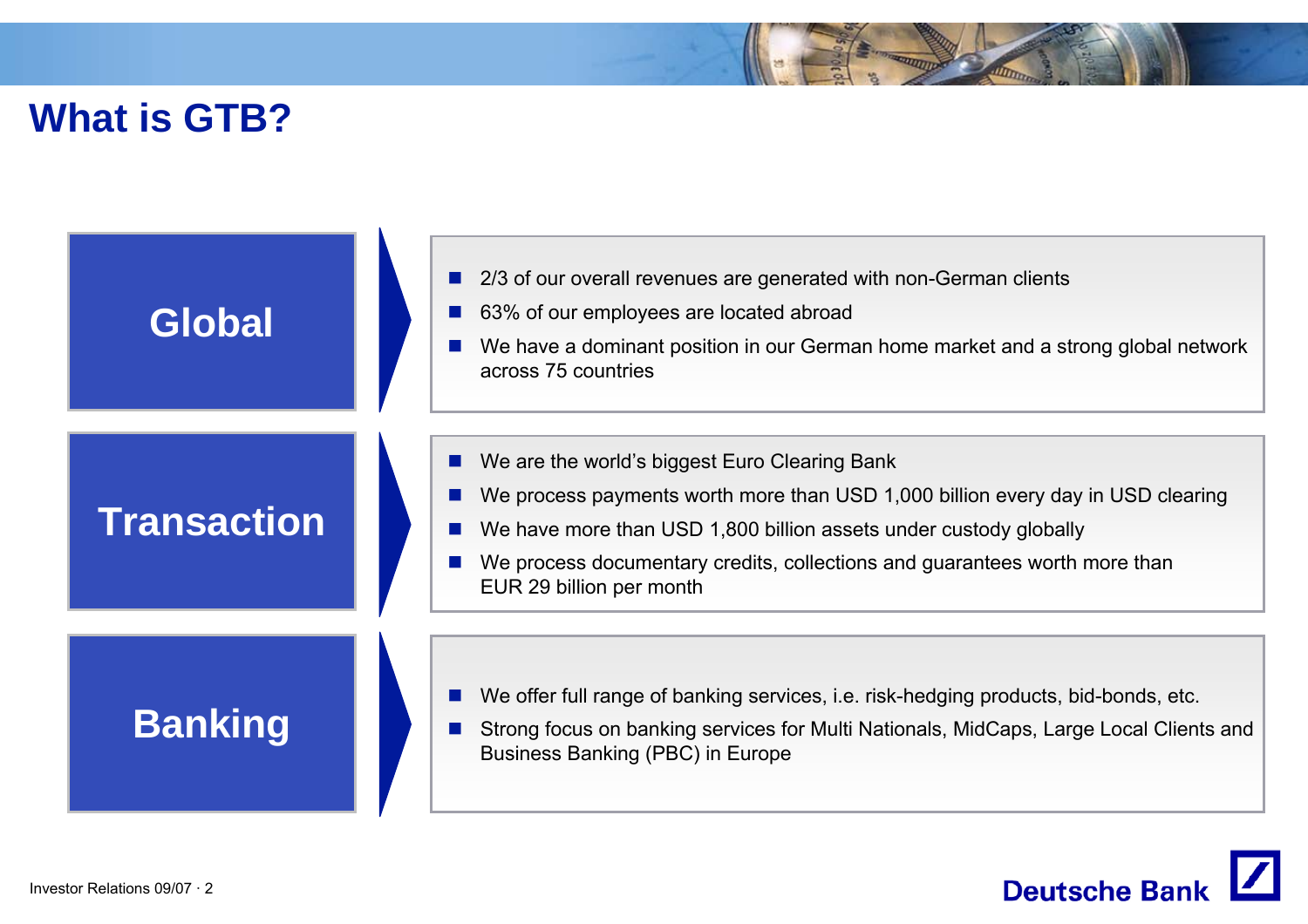# **GTB has many products, but only four core activities**

| <b>Clients</b>                  |  | <b>Core activities</b>                           | <b>Products</b>                                                                                                                                             |                                                                                                                                           |  |
|---------------------------------|--|--------------------------------------------------|-------------------------------------------------------------------------------------------------------------------------------------------------------------|-------------------------------------------------------------------------------------------------------------------------------------------|--|
|                                 |  | <b>Trade Finance</b>                             | International Trade Products<br>Global Trade Management                                                                                                     | ■ Financial Supply Chain Mgmt<br>Structured Trade & Export Finance                                                                        |  |
| Corporates                      |  | <b>Capital Market Sales</b>                      | ■ Foreign Exchange<br>Interest Rates<br>$\blacksquare$ Equities                                                                                             | ■ Commodities<br>$\blacksquare$ Credit                                                                                                    |  |
|                                 |  | <b>Cash Management</b>                           | ■ Current Accounts<br><b>Sight Deposits / Overdrafts</b><br>■ Channel Mgmt & Integration<br><b>Services</b><br>Information and Reporting<br><b>Services</b> | ■ Liquidity Management<br>Global Payment and Collection<br><b>Services</b><br><b>Financial Supply Chain Mgmt</b><br>■ Wholesale Solutions |  |
| nstitutions<br><b>Financial</b> |  | <b>Trust &amp; Securities</b><br><b>Services</b> | Global Debt Services<br>Structured Finance Services<br>Global Equity Services                                                                               | ■ Corporate Services<br>Domestic Custody Services                                                                                         |  |

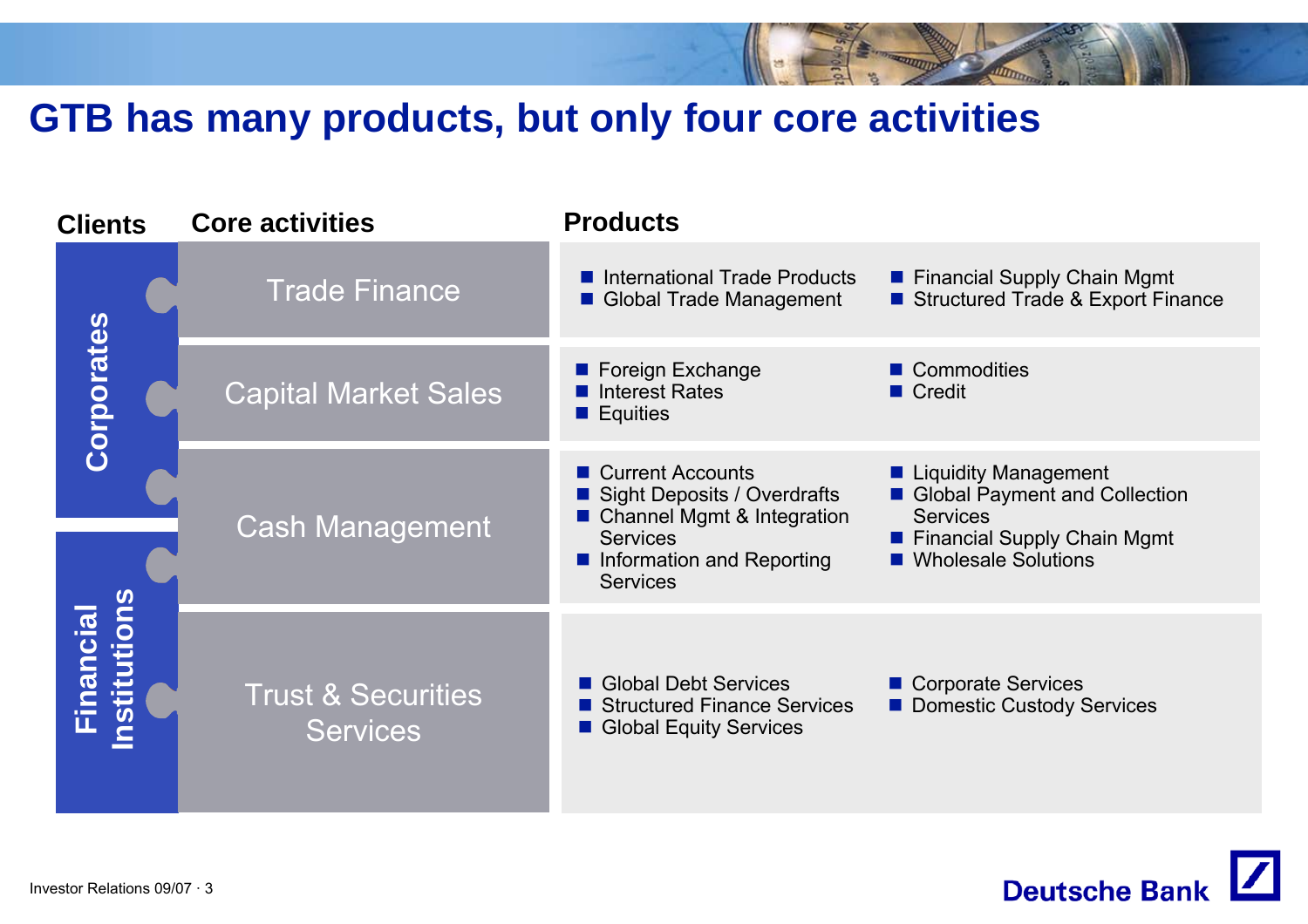# **GTB: Strong increase in profitability**

#### **Results at a glance**



\* Provision for credit losses

Note: Figures may not add up due to rounding differences

Investor Relations 09/07 · 4

| <b>Condensed P&amp;L</b> |            |                        |            |                        |  |
|--------------------------|------------|------------------------|------------|------------------------|--|
| In EUR m                 |            |                        |            |                        |  |
|                          | 2Q<br>2007 | $\Delta$ vs.<br>2Q2006 | 1H<br>2007 | $\Delta$ vs.<br>1H2006 |  |
| Revenues                 | 656        | 16%                    | 1,268      | 15%                    |  |
| Provisions*              | 0          | n.m.                   | (1)        | n.m.                   |  |
| Noninterest exp.         | (409)      | 10%                    | (807)      | 9%                     |  |
| IBIT                     | 247        | 24%                    | 460        | 21%                    |  |

■ Second consecutive quarter of double digit revenue growth

- F Strong growth in custody and payment volumes
- **Particular growth across Europe and** Asia / Pacific
- Continued expense discipline
- F Acquisition of custody business in Turkey

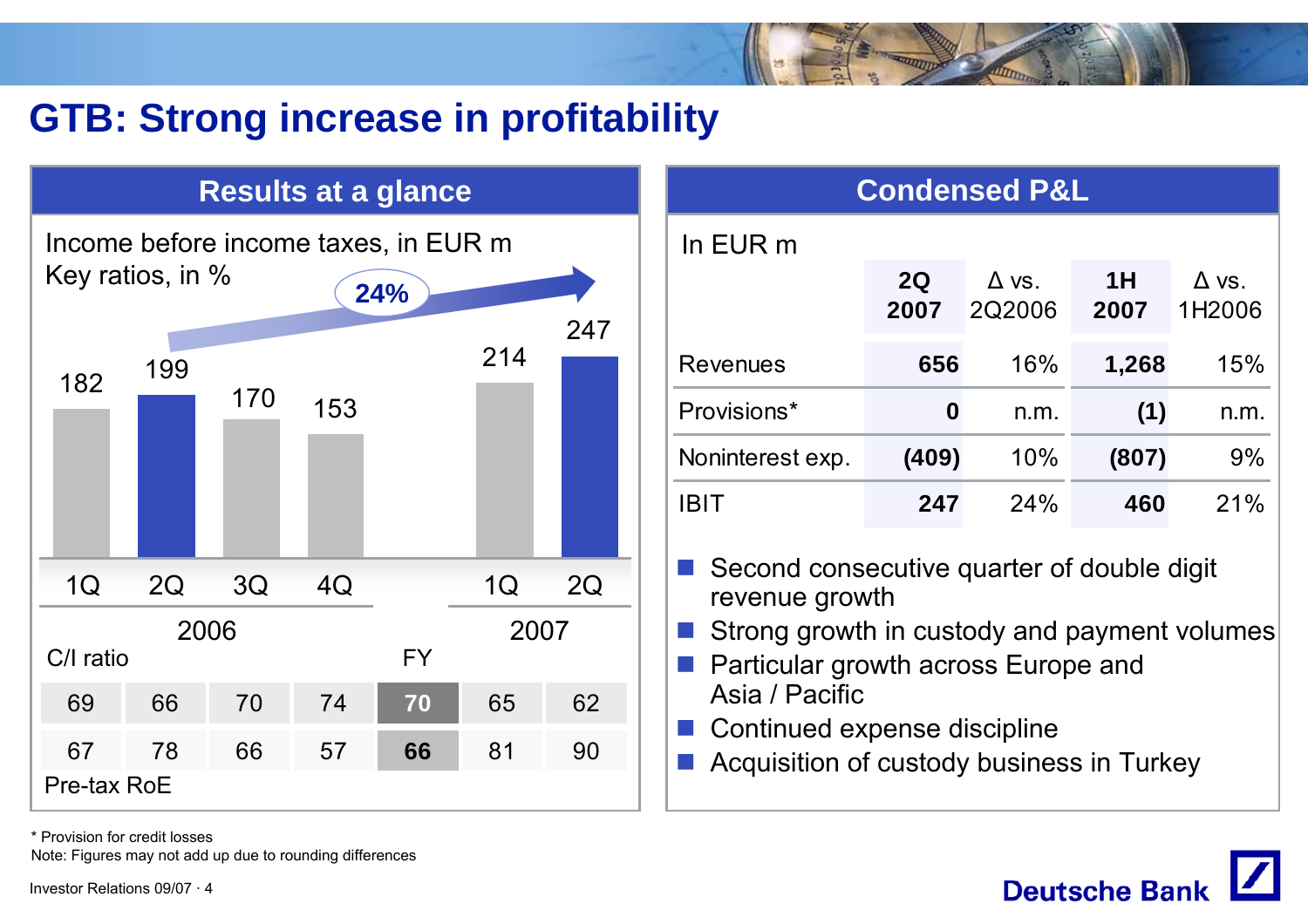#### **Returns on capital have improved strongly in all businesses**

FY20021H2007

|      |                                           | <b>Average active equity</b><br>(in EUR bn) | <b>Pre-tax RoE</b> $(2)$ (in $\%$ ) |
|------|-------------------------------------------|---------------------------------------------|-------------------------------------|
|      | Group <sup>(1)</sup>                      | 31.2<br>28.9                                | $\overline{4}$<br>40                |
| CIB  | <b>Corporate Banking &amp; Securities</b> | 15.3<br>18.7                                | 6<br>42                             |
|      | <b>Global Transaction Banking</b>         | 2.2<br>1.1                                  | 22<br>85                            |
|      | Asset and Wealth Management               | 5.7<br>5.1                                  | $\overline{7}$<br>19                |
| PCAM | <b>Private &amp; Business Clients</b>     | 1.6<br>3.4                                  | 33<br>34                            |
|      | <b>Corporate Investments</b>              | 6.5<br>0.6                                  | (13)<br>n.m.                        |

(1) Group incl. Consolidations & Adjustments (2) Underlying for 2002, reported for 1H2007 Note: Figures may not add up due to rounding differences and capital not allocated to businesses; FY2002 figures reflect segment composition as of 31 December 2004; 2002 based on U.S. GAAP; 2007 based on IFRS

**Deutsche Bank** 

Investor Relations 09/07 · 5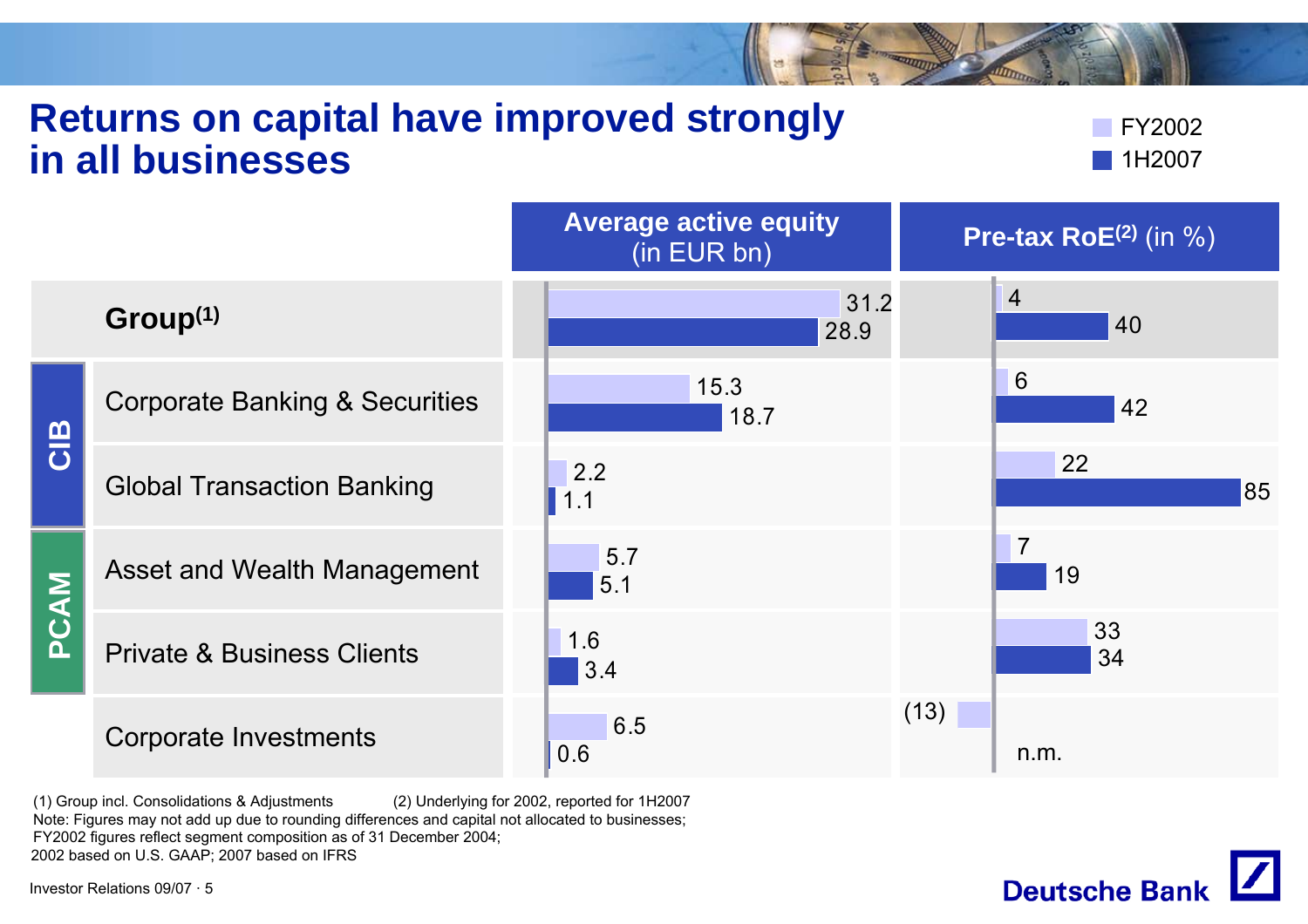### **Revenue development 2004 - today**



Note: Numbers for 2004 and 2005 based on U.S. GAAP, from 2006 onwards based on IFRS

Investor Relations 09/07 · 6

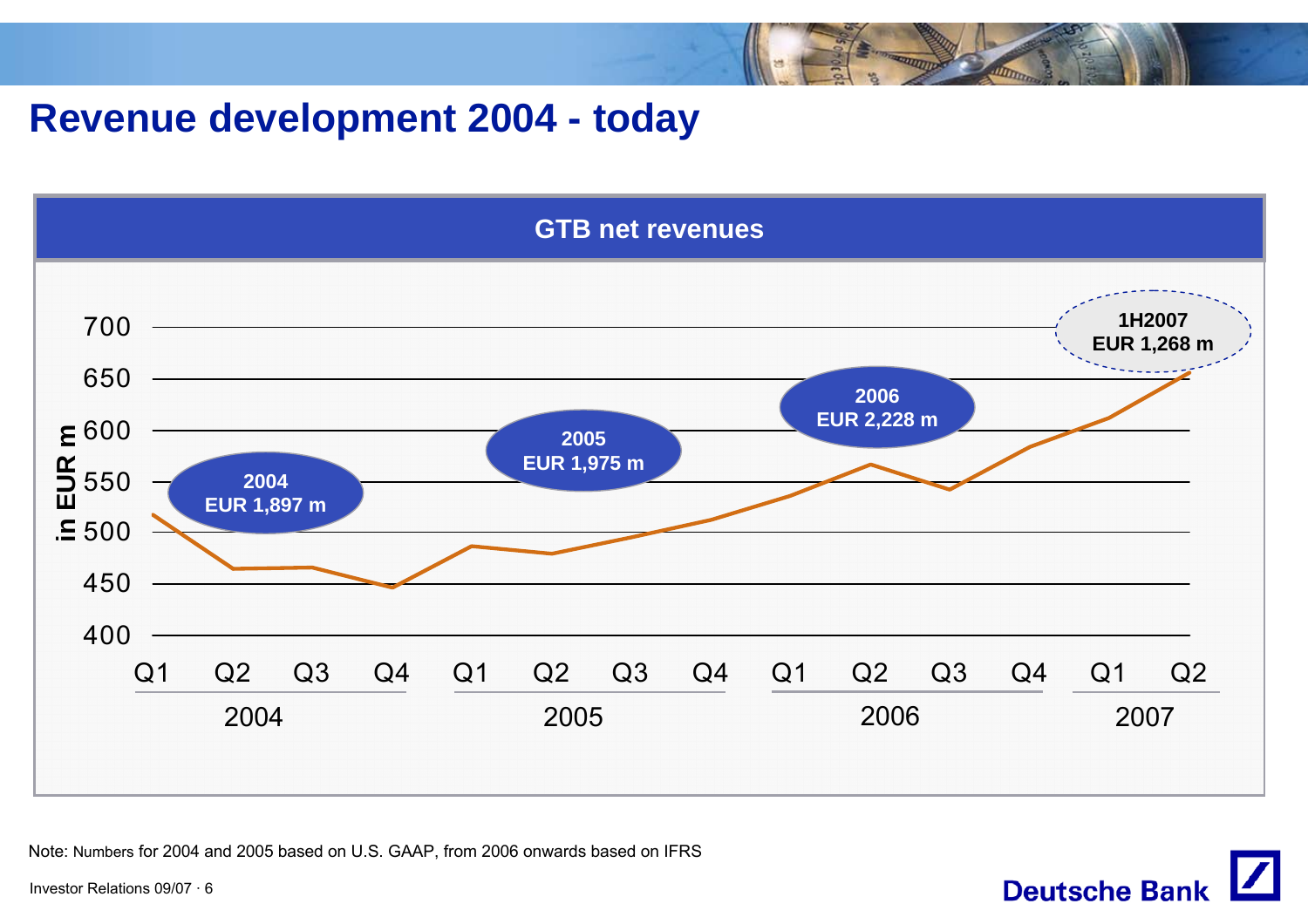# The road to EUR 1 bn pre-tax profit in 2008





Note: Numbers for 2004 and 2005 based on U.S. GAAP (reflecting segment composition as of 31 Dec 2006), from 2006 onwards based on IFRS

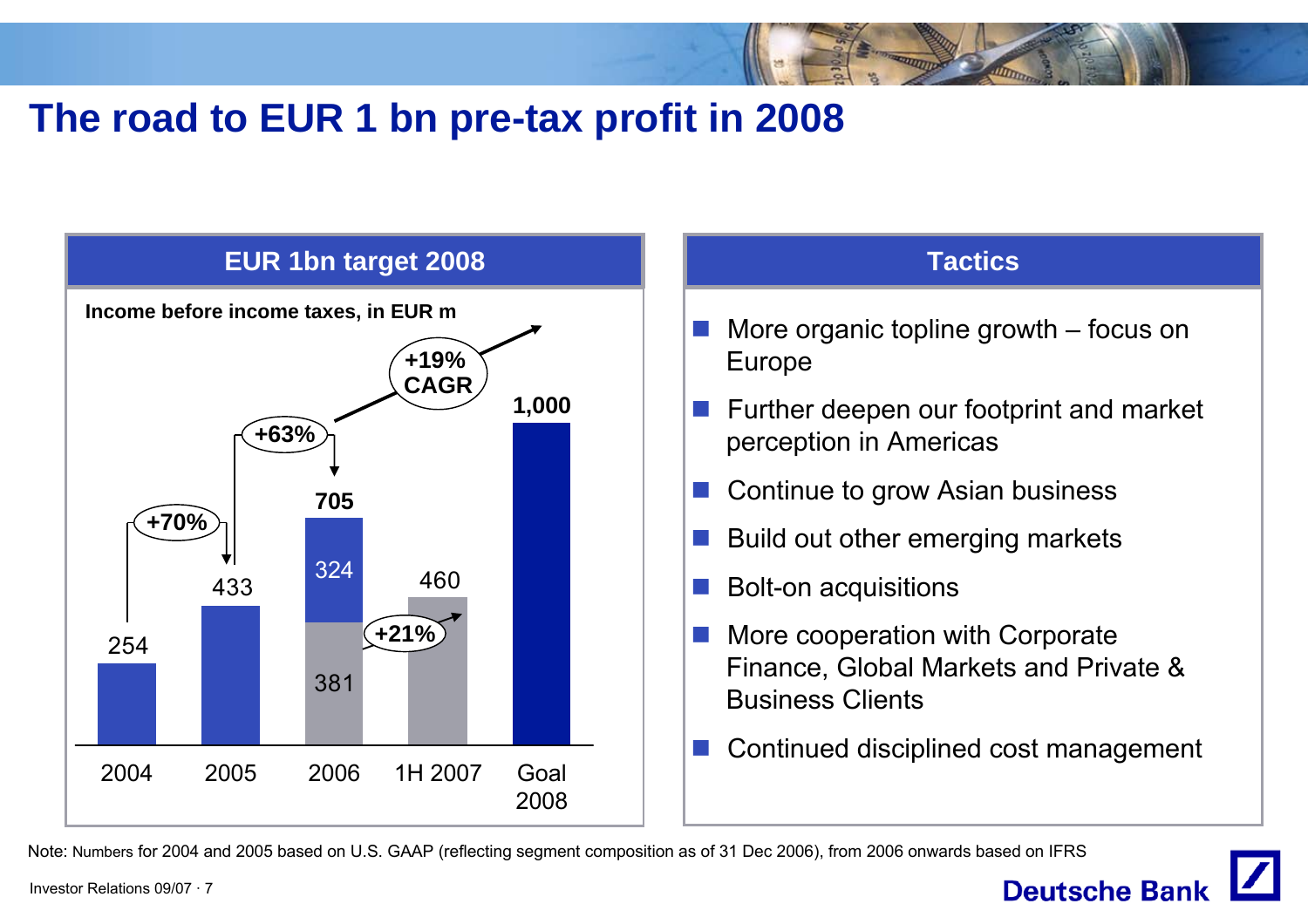# **Our Vision and Strategic Focus Areas**

**Excellence in Transaction Banking**

| <b>What</b> | "We want to grow profitably and sustainably |
|-------------|---------------------------------------------|
|-------------|---------------------------------------------|

- **Where…in the Transaction Banking environment…**
	- **…by leveraging our advantage in knowledge, skills and product/ service excellence…**
	- **…to deliver customized solutions for client segment-specific needs."**



**Build on Deutsche Bank's strong brand perception**



**How**

**Why**